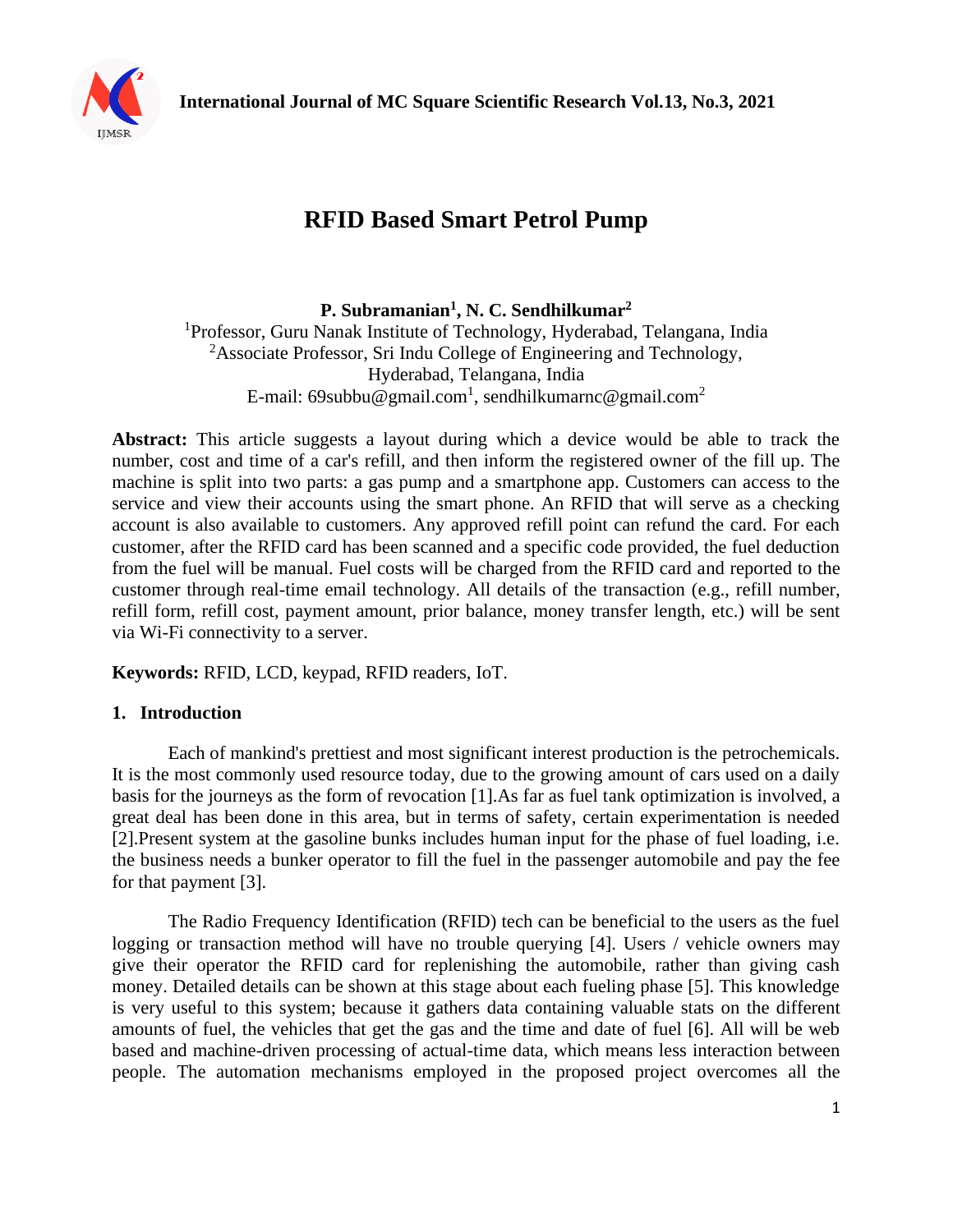

limitations of the current method [7]. The need for station staff is removed by petro cards provided to passengers, as the contact between the user and the petro card slot is now actually occurring, giving the customer direction to proceed with each step seen on the LCD. The card runs on RFID system. [8]. Congestion signal is controlled by calculating in a given time period the number of trucks that cross the reader area [9]. The data the antenna capture are given to the reader through multiplexer switch [10].

## **2. Literature Survey**

Everything is digitized. In many cutting-edge systems, nearly all gasoline pumps have a manipulate unit that plays obligations that encompass controlling the electrical pump, adjusting the set pressure, sliding speed, and closing off the electrical pump [11]. However, it can still lead to many human mistakes to save the money people need. In this proposed gasoline pump automation system, we will use RFID cards to access fuel at fore service stations across the United States and numerous fuel companies across the United States. Fuel tank automation with prepaid card is using GSM identification device using PIC microcontroller, GSM and RFID technology. This device allows customers to know how much gasoline is filled [12]. It also provides accuracy, saves customers valuable time and avoids misunderstandings and disputes about gasoline filling operations.

Whenever the dispenser fills the cylinder, simply place the RFID card next to the RFID reader. The microcontroller then looks at the measurements from the RFID reader and regenerates the changes according to the client's prerequisites [13]. This digital fuel siphon reduces the chance of trouble-free delivery of coins by preventing human intervention and providing some protection to customers while refueling at transit stations. This gasoline siphon contains an Atmega328 microcontroller, RFID module, LCD display, keypad, and AC siphon and safety device. This means that while the RFID reader scans the cardboard, it asks for a threedigit passphrase and increases the alert, suggesting that multiple inappropriate passkeys have been entered at least twice [14]. And if you keep the thought of entering the correct passphrase into the system, the system will ask for the quantity and in addition tell you what the fixed quantity is. As soon as the quantity is reached, the engine starts to generate and the fuel inside the gas tank is clogged inside the fuel seller. Gas Tank Automation using RFID and GSM Technology is using Arduino Uno Controller, GSM and RFID technology. The machine provides customers with an RFID card and reloadable miles to increase the refueling process and prevent unauthorized refueling [15]. Here, the machine is equipped with an RFID card reader that reads how much should be inside the card.

## **3. Proposed System**

The purpose of this work is to create a system that can deduct the fuel discharged from the user card depending on the RFID system immediately. Liquid dispensing equipment is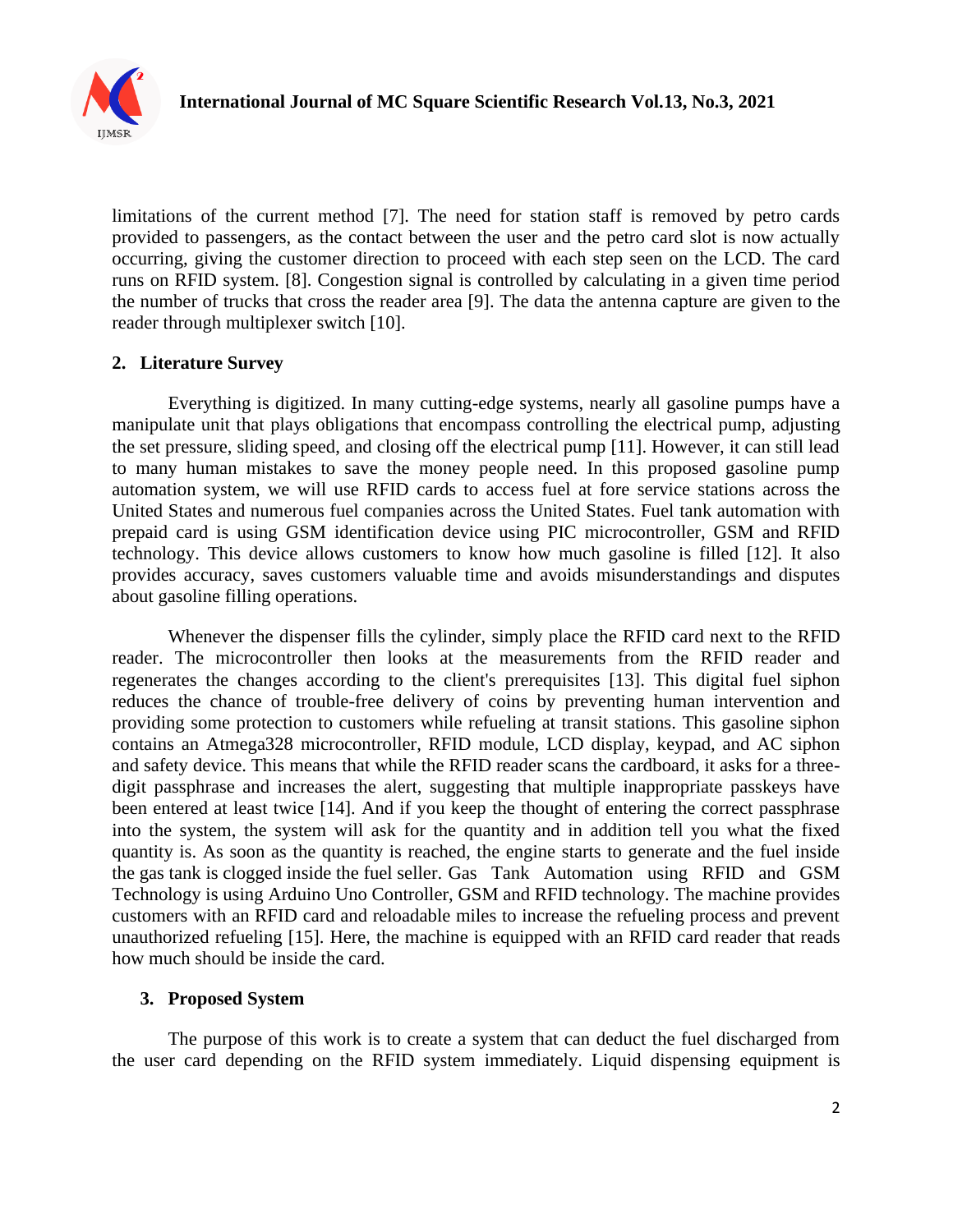

typically located in various places in daily lives, such as shops, bus stations, transport hubs, cash registers.



**Figure 1:** Block diagram

Figure 1 shows the block diagram. We are placing a RFID reader for different persons and for a specific person there is a code. And so, then it will read amount of petrol place in the tank like Rs.50 or Rs.150 for bikes and for heavy vehicles it may vary up to certain values. The amount is certainly deduced from the prepaid card. For this use there is a GSM module through this net is being given. The end users can also be accessed with IoT (Blynk app).

Through IoT we can able to monitor the live processing of the transaction and also, we can get a mail alert to the concerned users for the amount debited. By using the blynk app we can able to monitor the gas sensor data. And so, the passenger can able to view the conditions of the systems.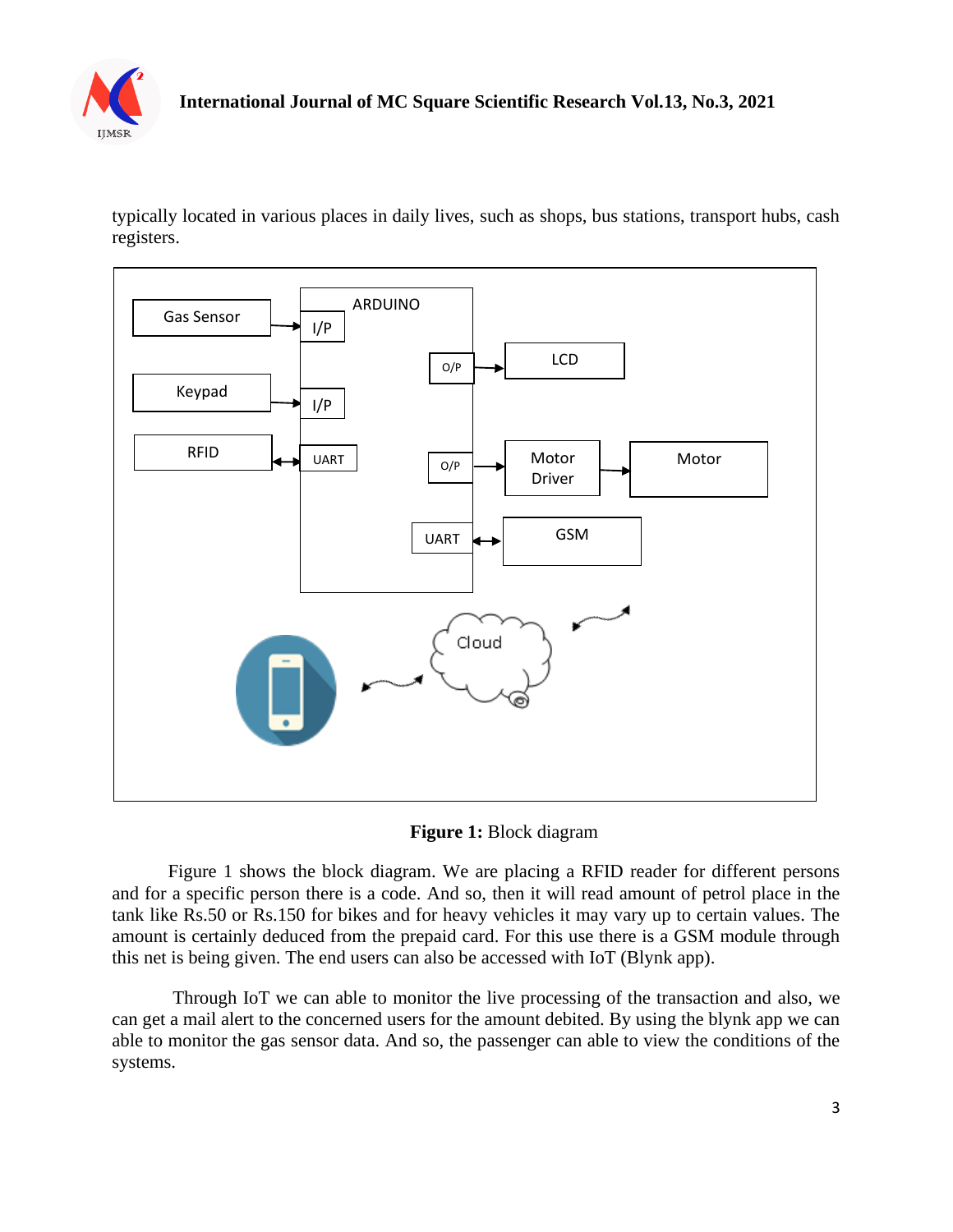

### **4. Results and Discussions**

The fuel deployment into the tank is as accurate as possible. And an email notification to the users is takes less amount of time. At the LCD the step-by-step process of the fuel entry is initiated and also, we can be monitor into the Blynk app using IoT. This will enhance the mobility of the users to the devices.



**Figure 2:** Prototype model of RFID based smart petrol pump.

The above design depicts the RFID based fuel entry system in case of fire accompanied in the vehicle and the prototype model shows in Figure 2. We are proposed a gas sensor to sense the flame or fume gases so that it can automatically turn OFF the fuel. From this experiment we can able to lower the labor cost.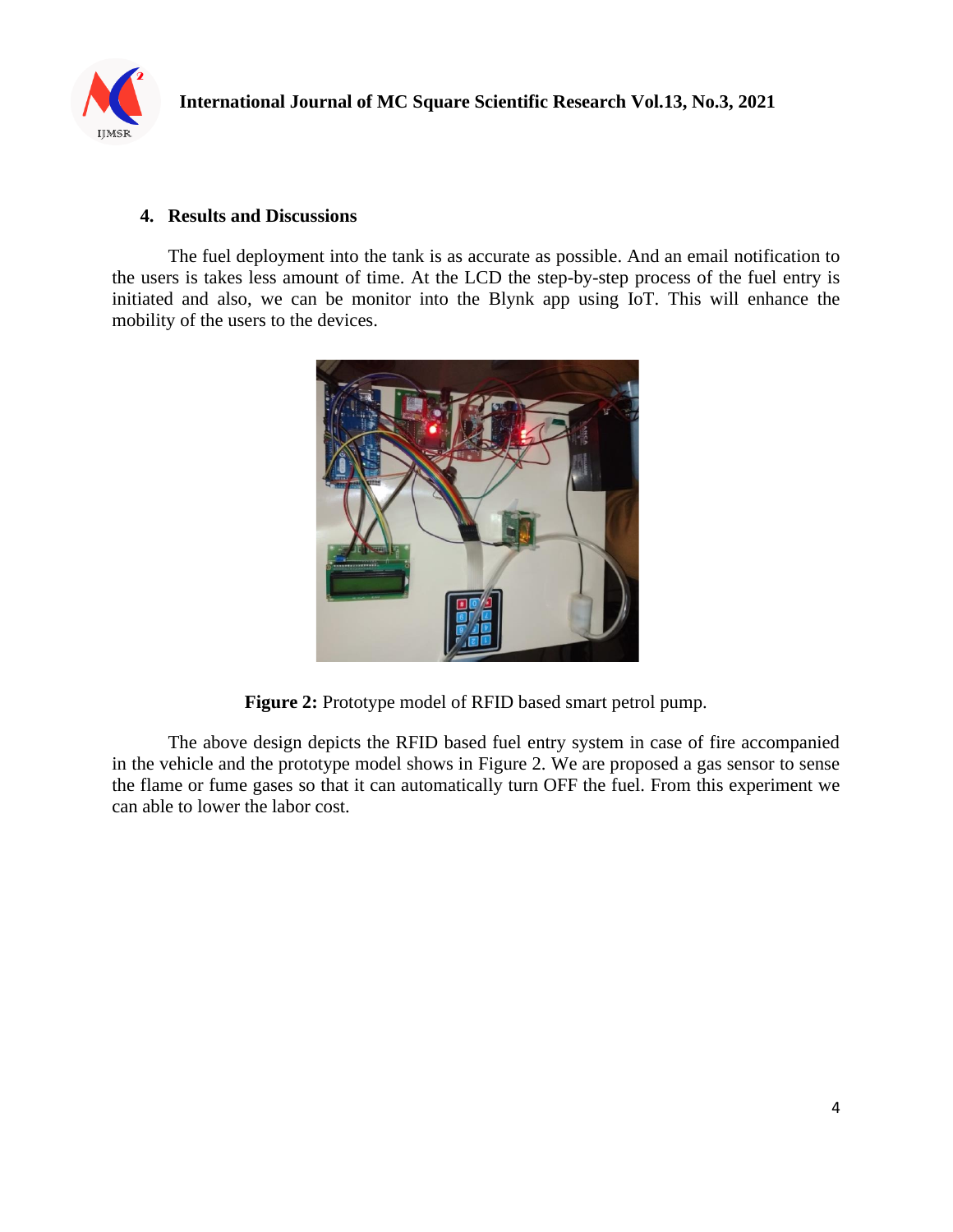



**Figure 3:** RFID reader and hardware module enclosure

Figure 3 shows the RFID reader and hardware module enclosure. Inside the room, materials related to the gadget module were delivered from the fuel distributor, along with small switches, bits, solenoid valves and consoles installed inside the version. This module controls the gas engine and can be considered like all other implicit distributors.



**Figure 4:** RFID reader with dispenser

Figure 4 shows the unit of RFID reader with dispenser. As soon as the car enters the box path, the RFID user is ready to check the tag assigned to that car. If can refuel this car, the car will allow the micro switch to send the important mark that marked on the gas cylinder.

## **5. Conclusion**

With the help of a microcontroller, the fuel pump is prepared as a smart card reader/writer. In a gasoline pump, the propulsion changes the cardboard, and a smart card reader can read the amount inside the card and display it on an LCD. The amount of gasoline fill using the keyboard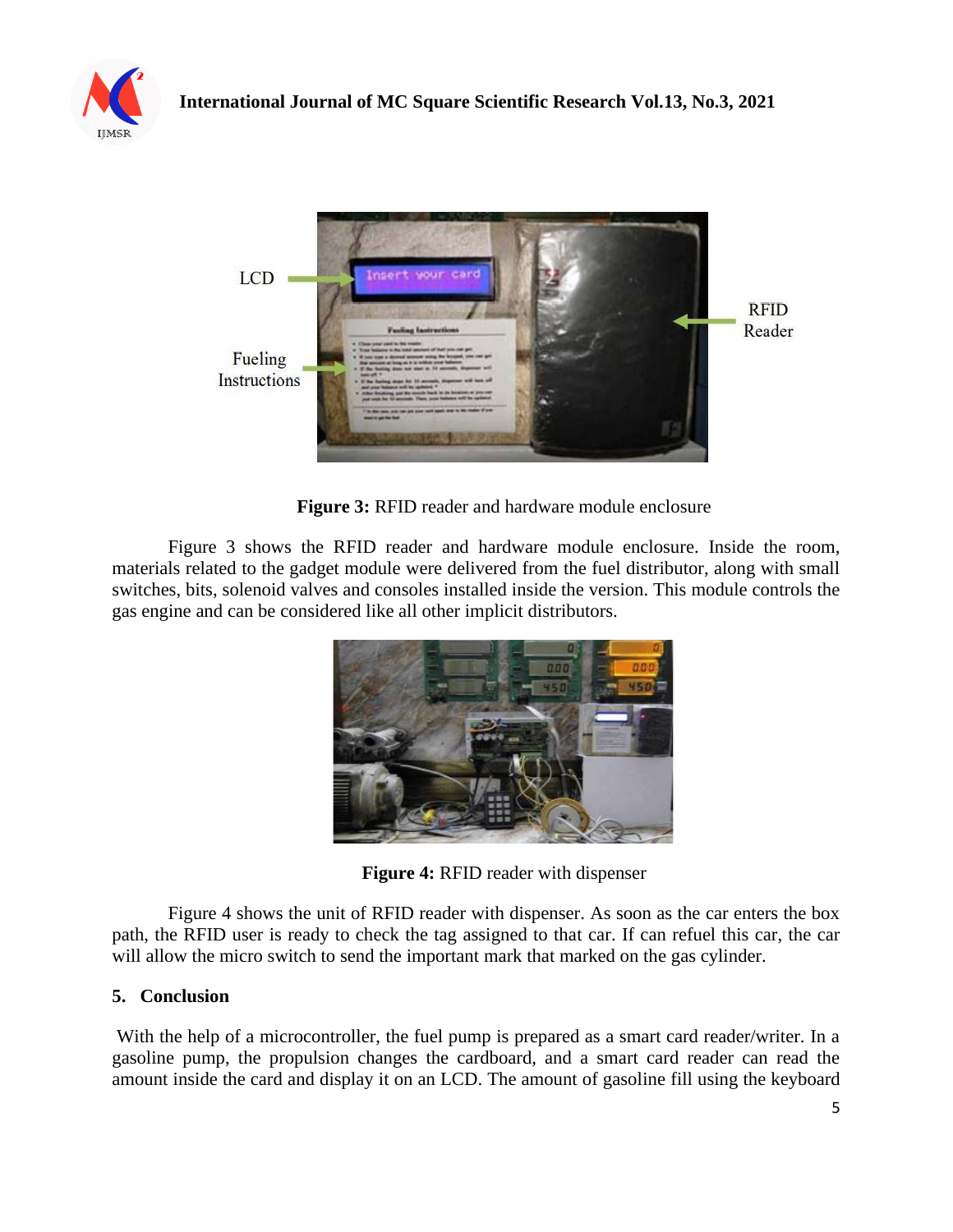

will then include the thrust. That amount is calculated and deducted from his petrol card. The electric pump then turns on according to the amount entered, fills the reservoir and turns off normally. Although in several security industries, RFID also included, framework consists mobile app and integrated gas disposal system with RFID innovation making the device more effective, safer and client-friendly. In many developed countries, there are certain regulated gas stations which generate machine receipts printed. This will fix the problem of cheating. The design concept, however, provides real-time confirmation because it removes human encounters in the refueling process, which implies low labor costs in refueling the organization of the station owners.

## **References**

- [1].Rao, Siddeshwaara V Prasad. And SSaahana, "Petrol bunk control and protection centralized management using RFID and GSM technologies." 2017 International Conference on Intelligent Computing and Control (I2C2). IEEE, 2017.
- [2].Pranto, MdBadiuzzaman, and Md Mahidur Rahman. "Continuous monitoring of liquid fuels using RFID encryption and driver assistance Confirmation: An integrated framework for petrol refuelling& alerts." 2019 International Conference on Advanced Computer Science and information Systems (ICACSIS). IEEE, 2019.
- [3].Gnanavel, R., et al. "Electronic Control Unit for Gas Station." 2016 Second International Conference on Science Technology Engineering and Management (ICONSTEM). IEEE, 2016.
- [4].Srinivasan, S., H. Rennganathan, and S. Vani. "An embedded system and RFTD solution for transport related tssues." 2010 The 2nd International Conference on Computer and Automation Engineering (ICCAE). Vol. 1. IEEE, 2010.
- [5].Addole, Josuph M. Môm, Peter, and Gabrieell. Ikwue. "GSM Engineering RFID Based Protection Access Control Mechanism with RFID." American Journal of Engineering Research 5.7 (2016): 236-242.
- [6].Gawade, Mayur, SandeshGawde, and SonalKanade. "A paper introduces on the Network Security Computerized Fuel System." International Journal on Recent and Innovation Trends in Computing and Communication 3.11 (2015): 6156-6158.
- [7].Al-Naima, Fawzi M., and Mohaanad M. Haasan. "RFID-based gas distributing system configuration and deployment." International Journal of Computing and Network Technology 3.03 (2015)
- [8].BK, Rashmitha. "IoT Based Petrol Bunk Management for Self-Operation Using RFID and Raspberry Pi." (2019).
- [9].BirukZeleke1 ,MuletaDemissie " IOT BASED LAWN CUTTER " International Journal of MC Square Scientific Research Vol.11, No.2,2019.
- [10]. Waleed Ali Badawi" Underground Pipeline Water Leakage Monitoring Based On IOT" International Journal of MC Square Scientific Research Vol.11, No.3,2019.